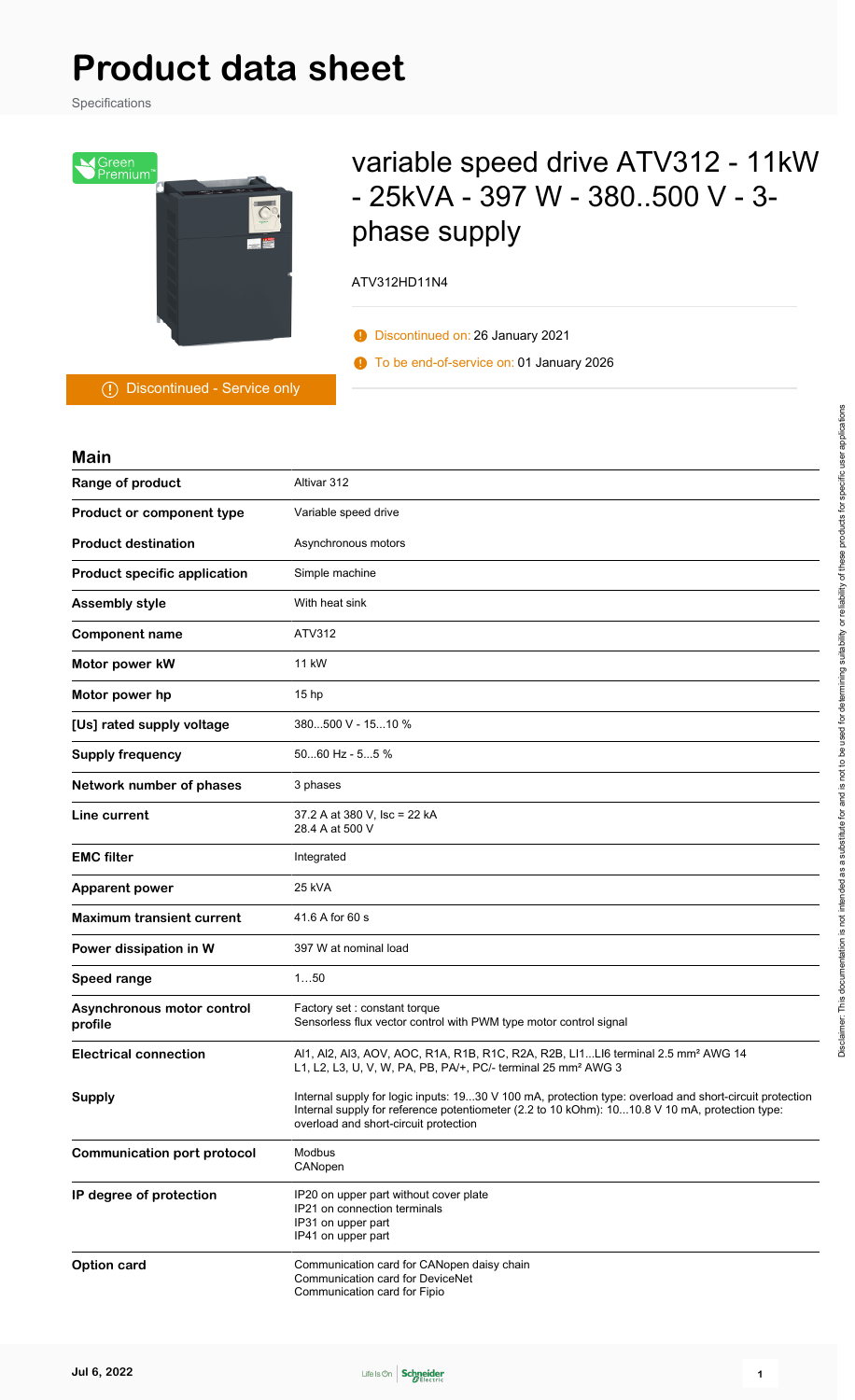| Complementary                                 |                                                                                                                                                                                                                                                                                                                                                            |
|-----------------------------------------------|------------------------------------------------------------------------------------------------------------------------------------------------------------------------------------------------------------------------------------------------------------------------------------------------------------------------------------------------------------|
| <b>Supply voltage limits</b>                  | 323550 V                                                                                                                                                                                                                                                                                                                                                   |
| <b>Prospective line Isc</b>                   | 22 kA                                                                                                                                                                                                                                                                                                                                                      |
| <b>Continuous output current</b>              | 27.7 A at 4 kHz                                                                                                                                                                                                                                                                                                                                            |
| <b>Output frequency</b>                       | $0500$ Hz                                                                                                                                                                                                                                                                                                                                                  |
| Nominal switching frequency                   | 4 kHz                                                                                                                                                                                                                                                                                                                                                      |
| <b>Switching frequency</b>                    | 216 kHz adjustable                                                                                                                                                                                                                                                                                                                                         |
| <b>Transient overtorque</b>                   | 170200 % of nominal motor torque                                                                                                                                                                                                                                                                                                                           |
| <b>Braking torque</b>                         | 150 % during 60 s with braking resistor<br>100 % with braking resistor continuously<br>150 % without braking resistor                                                                                                                                                                                                                                      |
| <b>Regulation loop</b>                        | Frequency PI regulator                                                                                                                                                                                                                                                                                                                                     |
| Motor slip compensation                       | Suppressable<br>Automatic whatever the load<br>Adjustable                                                                                                                                                                                                                                                                                                  |
| <b>Output voltage</b>                         | <= power supply voltage                                                                                                                                                                                                                                                                                                                                    |
| <b>Tightening torque</b>                      | Al1, Al2, Al3, AOV, AOC, R1A, R1B, R1C, R2A, R2B, Ll1Ll6: 0.6 N.m<br>L1, L2, L3, U, V, W, PA, PB, PA/+, PC/-: 4.5 N.m                                                                                                                                                                                                                                      |
| <b>Insulation</b>                             | Electrical between power and control                                                                                                                                                                                                                                                                                                                       |
| Analogue input number                         | 3                                                                                                                                                                                                                                                                                                                                                          |
| Analogue input type                           | Al1 configurable voltage 010 V, input voltage 30 V max, impedance: 30000 Ohm<br>Al2 configurable voltage +/- 10 V, input voltage 30 V max, impedance: 30000 Ohm<br>AI3 configurable current 020 mA, impedance: 250 Ohm                                                                                                                                     |
| <b>Sampling duration</b>                      | Al1, Al2, Al3: 8 ms analog<br>LI1LI6: 4 ms discrete                                                                                                                                                                                                                                                                                                        |
| <b>Response time</b>                          | AOV, AOC 8 ms for analog<br>R1A, R1B, R1C, R2A, R2B 8 ms for discrete                                                                                                                                                                                                                                                                                      |
| <b>Linearity error</b>                        | $+/-$ 0.2 % for output                                                                                                                                                                                                                                                                                                                                     |
| Analogue output number                        | 1                                                                                                                                                                                                                                                                                                                                                          |
| Analogue output type                          | AOC configurable current: 020 mA, impedance: 800 Ohm, resolution: 8 bits<br>AOV configurable voltage: 010 V, impedance: 470 Ohm, resolution: 8 bits                                                                                                                                                                                                        |
| Discrete input logic                          | Logic input not wired $(L11L14)$ , < 13 V (state 1)<br>Negative logic (source) (LI1LI6), > 19 V (state 0)<br>Positive logic (source) (LI1LI6), < 5 V (state 0), > 11 V (state 1)                                                                                                                                                                           |
| Discrete output number                        | 2                                                                                                                                                                                                                                                                                                                                                          |
| Discrete output type                          | Configurable relay logic: (R1A, R1B, R1C) 1 NO + 1 NC - 100000 cycles<br>Configurable relay logic: (R2A, R2B) NC - 100000 cycles                                                                                                                                                                                                                           |
| Minimum switching current                     | R1-R2 10 mA at 5 V DC                                                                                                                                                                                                                                                                                                                                      |
| <b>Maximum switching current</b>              | R1-R2: 2 A at 250 V AC inductive load, cos phi = $0.4$ and L/R = 7 ms<br>R1-R2: 2 A at 30 V DC inductive load, cos phi = $0.4$ and L/R = 7 ms<br>R1-R2: 5 A at 250 V AC resistive load, cos phi = 1 and $L/R = 0$ ms<br>R1-R2: 5 A at 30 V DC resistive load, cos phi = 1 and $L/R = 0$ ms                                                                 |
| Discrete input number                         | 6                                                                                                                                                                                                                                                                                                                                                          |
| Discrete input type                           | (LI1LI6) programmable at 24 V, 0100 mA for PLC, impedance: 3500 Ohm                                                                                                                                                                                                                                                                                        |
| <b>Acceleration and deceleration</b><br>ramps | Linear adjustable separately from 0.1 to 999.9 s<br>S, U or customized                                                                                                                                                                                                                                                                                     |
| <b>Braking to standstill</b>                  | By DC injection                                                                                                                                                                                                                                                                                                                                            |
| <b>Protection type</b>                        | Input phase breaks: drive<br>Line supply overvoltage and undervoltage safety circuits: drive<br>Line supply phase loss safety function, for three phases supply: drive<br>Motor phase breaks: drive<br>Overcurrent between output phases and earth (on power up only): drive<br>Overheating protection: drive<br>Short-circuit between motor phases: drive |

Life Is On Schneider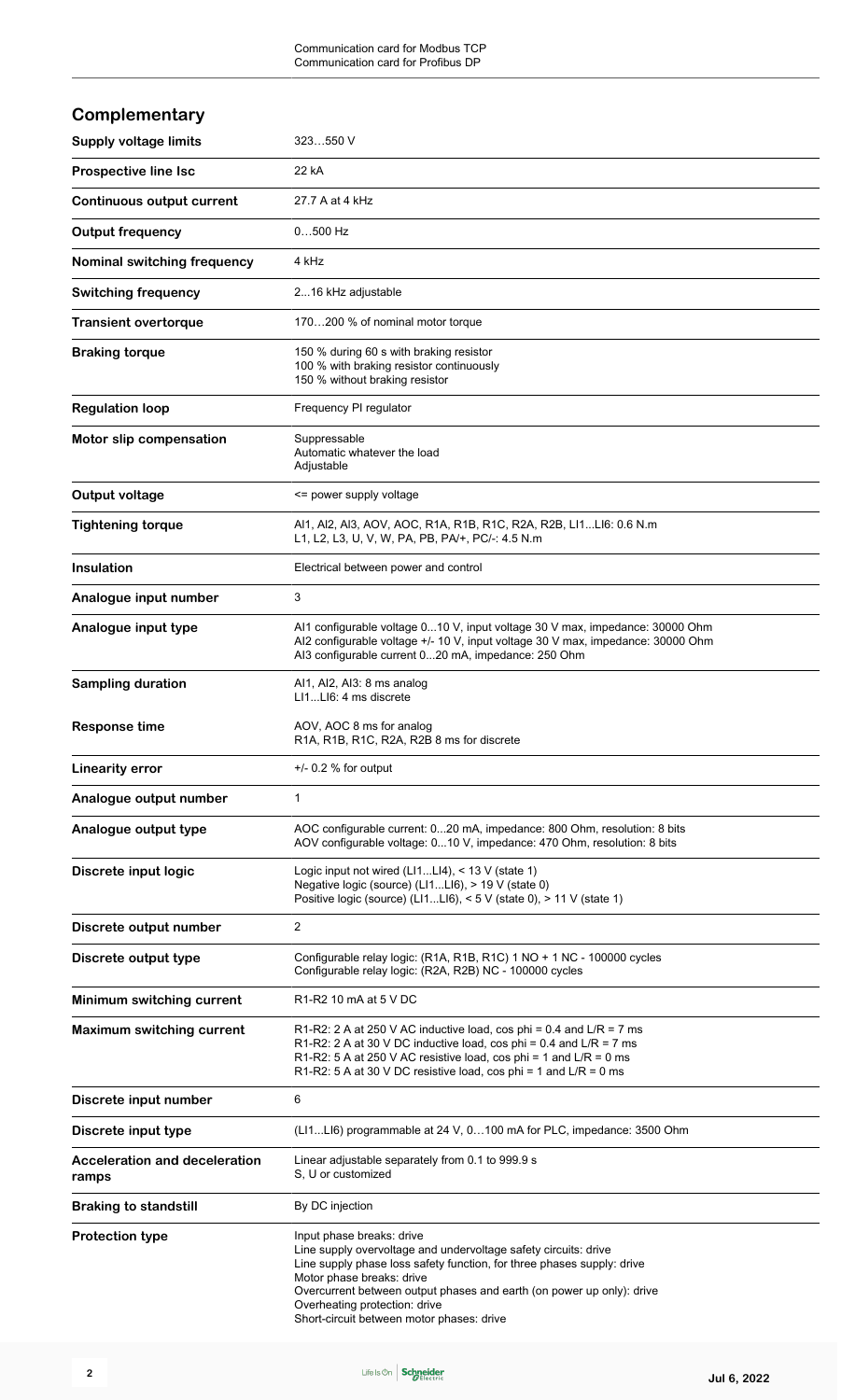|                              | Thermal protection: motor                                                                  |
|------------------------------|--------------------------------------------------------------------------------------------|
| <b>Insulation resistance</b> | >= 500 mOhm 500 V DC for 1 minute                                                          |
| <b>Local signalling</b>      | 1 LED (red) for drive voltage<br>Four 7-segment display units for CANopen bus status       |
| Time constant                | 5 ms for reference change                                                                  |
| <b>Frequency resolution</b>  | Analog input: 0.1100 Hz<br>Display unit: 0.1 Hz                                            |
| <b>Connector type</b>        | 1 RJ45 for Modbus/CANopen                                                                  |
| <b>Physical interface</b>    | RS485 multidrop serial link                                                                |
| <b>Transmission frame</b>    | <b>RTU</b>                                                                                 |
| <b>Transmission rate</b>     | 10, 20, 50, 125, 250, 500 kbps or 1 Mbps for CANopen<br>4800, 9600 or 19200 bps for Modbus |
| <b>Number of addresses</b>   | 1127 for CANopen<br>1247 for Modbus                                                        |
| <b>Number of drive</b>       | 127 for CANopen<br>31 for Modbus                                                           |
| <b>Marking</b>               | <b>CE</b>                                                                                  |
| <b>Operating position</b>    | Vertical +/- 10 degree                                                                     |
| <b>Outer dimension</b>       | 555 x 234 x 268 mm<br>390 x 245 x 190 mm<br>405 x 234 x 268 mm<br>330 x 245 x 190 mm       |
| Height                       | 329.5 mm                                                                                   |
| Width                        | 245 mm                                                                                     |
| <b>Depth</b>                 | 192 mm                                                                                     |
| Net weight                   | $11$ kg                                                                                    |
|                              |                                                                                            |

### **Environment**

| Dielectric strength                      | 2410 V DC between earth and power terminals<br>3400 V AC between control and power terminals                                                                                                                                                                                                                                                      |
|------------------------------------------|---------------------------------------------------------------------------------------------------------------------------------------------------------------------------------------------------------------------------------------------------------------------------------------------------------------------------------------------------|
| <b>Electromagnetic compatibility</b>     | 1.2/50 us - 8/20 us surge immunity test level 3 conforming to IEC 61000-4-5<br>Electrical fast transient/burst immunity test level 4 conforming to IEC 61000-4-4<br>Electrostatic discharge immunity test level 3 conforming to IEC 61000-4-2<br>Radiated radio-frequency electromagnetic field immunity test level 3 conforming to IEC 61000-4-3 |
| <b>Standards</b>                         | IEC 61800-5-1<br>IEC 61800-3                                                                                                                                                                                                                                                                                                                      |
| <b>Product certifications</b>            | UL<br><b>CSA</b><br><b>NOM</b><br>C-Tick<br>GOST<br><b>DNV</b>                                                                                                                                                                                                                                                                                    |
| <b>Pollution degree</b>                  | $\overline{2}$                                                                                                                                                                                                                                                                                                                                    |
| <b>Protective treatment</b>              | <b>TC</b>                                                                                                                                                                                                                                                                                                                                         |
| <b>Vibration resistance</b>              | 1 gn (f= 13150 Hz) conforming to EN/IEC 60068-2-6<br>1.5 mm (f= 313 Hz) conforming to EN/IEC 60068-2-6                                                                                                                                                                                                                                            |
| <b>Shock resistance</b>                  | 15 gn for 11 ms conforming to EN/IEC 60068-2-27                                                                                                                                                                                                                                                                                                   |
| <b>Relative humidity</b>                 | 595 % without condensation conforming to IEC 60068-2-3<br>595 % without dripping water conforming to IEC 60068-2-3                                                                                                                                                                                                                                |
| Ambient air temperature for<br>storage   | $-2570$ °C                                                                                                                                                                                                                                                                                                                                        |
| Ambient air temperature for<br>operation | -1050 °C without derating (with protective cover on top of the drive)<br>-1060 °C with derating factor (without protective cover on top of the drive)                                                                                                                                                                                             |
| <b>Operating altitude</b>                | $\le$ 1000 m without derating<br>10003000 m with current derating 1 % per 100 m                                                                                                                                                                                                                                                                   |